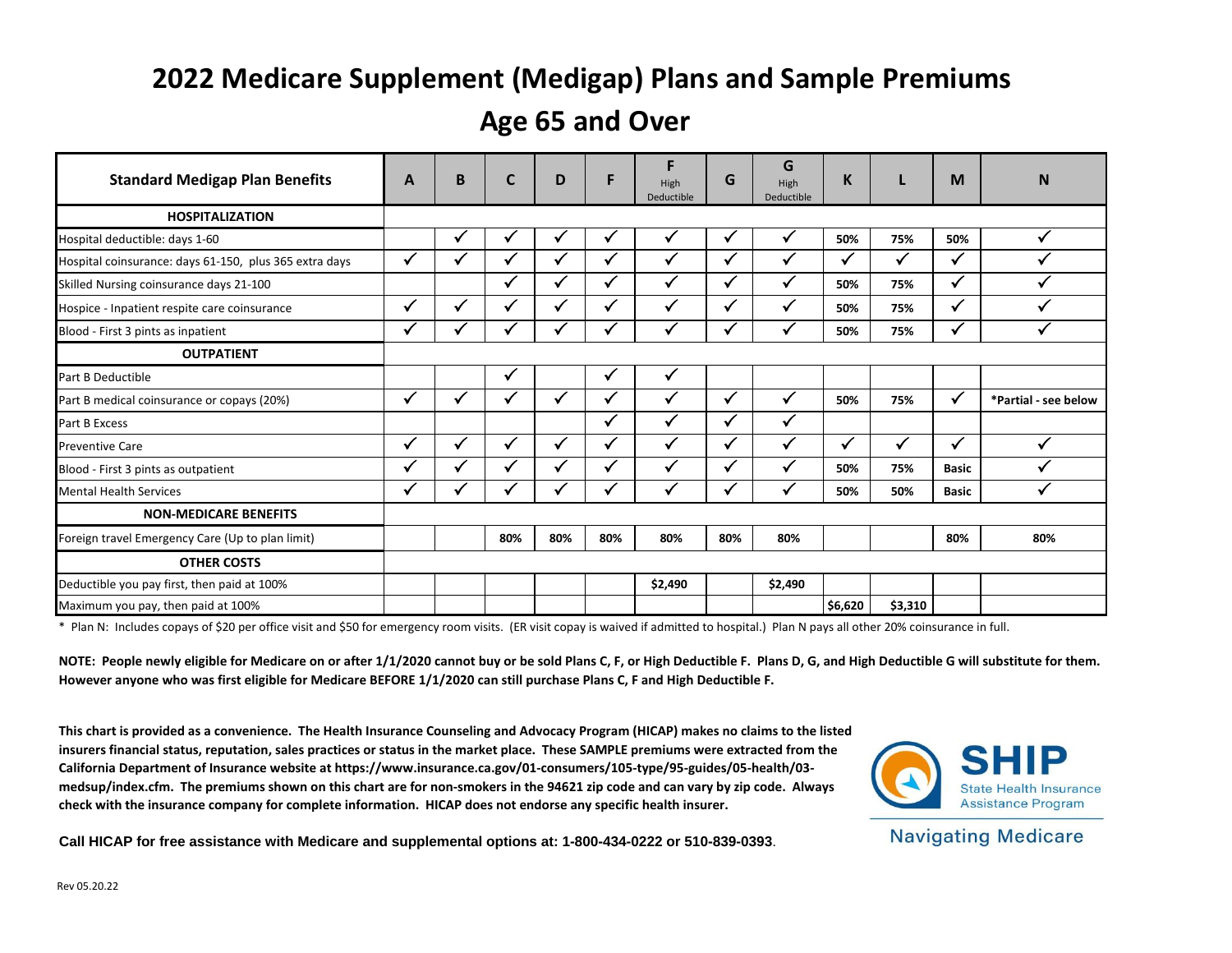|                                                                                                  |       |            | This is a guide only. These are SAMPLE premiums and are subject to change. Please check with insurance companies for complete information. |           |       |       |       |       |                            |                       |                                                                                                                                                       |  |  |  |  |
|--------------------------------------------------------------------------------------------------|-------|------------|--------------------------------------------------------------------------------------------------------------------------------------------|-----------|-------|-------|-------|-------|----------------------------|-----------------------|-------------------------------------------------------------------------------------------------------------------------------------------------------|--|--|--|--|
| C<br>A<br>в<br>D<br>Company<br>Age                                                               | F     | High<br>F. | G                                                                                                                                          | High<br>G | K     | L.    | M     | N     | <b>Wait Period</b><br>Days | Rate<br><b>Method</b> | <b>Comments</b>                                                                                                                                       |  |  |  |  |
| 65<br>\$167<br><b>Accendo Insurance Company</b>                                                  | \$220 |            | \$202                                                                                                                                      |           |       |       |       | \$136 | $\mathbf{0}$               | AA                    |                                                                                                                                                       |  |  |  |  |
| 70<br>\$177<br>1-800-264-4000                                                                    | \$234 |            | \$215                                                                                                                                      |           |       |       |       | \$152 | $\mathbf 0$                | AA                    | Individual Policy: Household discount of 14% available.                                                                                               |  |  |  |  |
| www.usamedicareplan.com/accendo-<br>75<br>\$208<br>medicare-supplement-plans/                    | \$274 |            | \$252                                                                                                                                      |           |       |       |       | \$179 | $\mathbf{0}$               | AA                    |                                                                                                                                                       |  |  |  |  |
| \$244<br>80                                                                                      | \$322 |            | \$295                                                                                                                                      |           |       |       |       | \$209 | 0                          | AA                    |                                                                                                                                                       |  |  |  |  |
| \$109<br>65<br><b>Anthem Blue Cross Life &amp;</b>                                               | \$195 |            | \$131                                                                                                                                      |           |       |       |       | \$141 | 60                         | AA                    | Individual Policy: Under Department of Managed Health Care                                                                                            |  |  |  |  |
| \$133<br>70<br><b>Health Insurance Company</b>                                                   | \$238 |            | \$159                                                                                                                                      |           |       |       |       | \$171 | 60                         | AA                    | (DMHC) jurisdiction. For more information, please contact the                                                                                         |  |  |  |  |
| 1-800-333-3883<br>75<br>\$161                                                                    | \$289 |            | \$193                                                                                                                                      |           |       |       |       | \$207 | 60                         | AA                    | company or visit www.dmhc.ca.gov. Please contact our company<br>directly for information regarding the "Innovative F" plan.                           |  |  |  |  |
| www.anthem.com<br>80<br>\$196                                                                    | \$350 |            | \$234                                                                                                                                      |           |       |       |       | \$252 | 60                         | AA                    |                                                                                                                                                       |  |  |  |  |
| \$114<br>\$159<br>65<br>\$186                                                                    | \$176 | \$48       | \$131                                                                                                                                      |           | \$84  |       |       | \$130 | $\mathbf{0}$               | AA                    | Individual Policy: California Physicians' Service (dba BLUE<br>SHIELD OF CA) is under Department of Managed Health Care                               |  |  |  |  |
| <b>California Physicians Service</b><br>70<br>\$160<br>\$257<br>\$219<br>(dba Blue Shield of CA) | \$222 | \$72       | \$183                                                                                                                                      |           | \$118 |       |       | \$181 | $\mathbf 0$                | AA                    | (DMHC) jurisdiction: visit www.dmhc.ca.gov. Plan F rates shown<br>here are for "Plan F Extra". Plans C, D, F, High Ded F and K are                    |  |  |  |  |
| 1-800-248-2341<br>\$217<br>\$341<br>\$291<br>75<br>www.blueshieldca.com/home                     | \$288 | \$98       | \$242                                                                                                                                      |           | \$159 |       |       | \$245 | $\mathbf{0}$               | AA                    | closed to new sales effective 10/1/2019. For more information on<br>Plans F Extra, G Extra and new G Inspire, please contact the<br>company directly. |  |  |  |  |
| \$341<br>80<br>\$247<br>\$400                                                                    | \$385 | \$112      | \$313                                                                                                                                      |           | \$188 |       |       | \$279 | $\mathbf 0$                | AA                    |                                                                                                                                                       |  |  |  |  |
| \$127<br>65<br>Cigna Health & Life Insurance                                                     | \$169 | \$45       | \$137                                                                                                                                      |           |       |       |       | \$106 | 180                        | AA                    | Individual Policy: Rates shown are Preferred Non-Smoker<br>Rates.                                                                                     |  |  |  |  |
| 70<br>\$155<br>Company                                                                           | \$205 | \$55       | \$167                                                                                                                                      |           |       |       |       | \$129 | 180                        | AA                    |                                                                                                                                                       |  |  |  |  |
| 1-866-459-4272<br>75<br>\$189                                                                    | \$250 | \$67       | \$203                                                                                                                                      |           |       |       |       | \$157 | 180                        | AA                    |                                                                                                                                                       |  |  |  |  |
| www.cigna.com<br>\$219<br>80                                                                     | \$289 | \$78       | \$236                                                                                                                                      |           |       |       |       | \$187 | 180                        | AA                    |                                                                                                                                                       |  |  |  |  |
| \$140<br>\$180<br>\$149<br>65<br><b>Colonial Penn Life Insurance</b>                             | \$200 | \$40       | \$184                                                                                                                                      | \$37      | \$63  | \$134 | \$163 | \$122 | $\mathbf{0}$               | AA                    |                                                                                                                                                       |  |  |  |  |
| \$171<br>\$220<br>70<br>\$193<br>Company                                                         | \$242 | \$49       | \$227                                                                                                                                      | \$45      | \$76  | \$159 | \$202 | \$159 | $\mathbf 0$                | AA                    | Individual Policy: Company did not provide any explanations.                                                                                          |  |  |  |  |
| 1-800-523-9100<br>\$209<br>\$266<br>75<br>\$247                                                  | \$294 | \$59       | \$281                                                                                                                                      | \$55      | \$96  | \$194 | \$257 | \$205 | $\mathbf{0}$               | AA                    |                                                                                                                                                       |  |  |  |  |
| www.colonialpenn.com<br>80<br>\$242<br>\$308<br>\$297                                            | \$351 | \$71       | \$339                                                                                                                                      | \$66      | \$115 | \$230 | \$299 | \$254 | 0                          | AA                    |                                                                                                                                                       |  |  |  |  |
| \$139<br>65<br><b>Combined Insurance Company</b>                                                 | \$204 |            | \$171                                                                                                                                      |           |       |       |       | \$156 | $\mathbf{0}$               | AA                    |                                                                                                                                                       |  |  |  |  |
| 70<br>\$161<br>of America                                                                        | \$225 |            | \$189                                                                                                                                      |           |       |       |       | \$157 | $\mathbf 0$                | AA                    | Individual Policy: Sample rates are for non-smokers & non-                                                                                            |  |  |  |  |
| 1-855-278-9329<br>75<br>\$178                                                                    | \$271 |            | \$227                                                                                                                                      |           |       |       |       | \$179 | $\mathbf{0}$               | AA                    | tobacco users.                                                                                                                                        |  |  |  |  |
| www.combined insurance.com<br>\$189<br>80                                                        | \$312 |            | \$261                                                                                                                                      |           |       |       |       | \$195 | $\Omega$                   | AA                    |                                                                                                                                                       |  |  |  |  |
| \$159<br>65<br>\$201<br><b>Continental Life Insurance</b>                                        | \$282 | \$53       | \$206                                                                                                                                      |           |       |       |       | \$141 | $\Omega$                   | AA                    |                                                                                                                                                       |  |  |  |  |
| \$192<br>\$243<br>70<br><b>Company of Brentwood, TN</b>                                          | \$341 | \$64       | \$250                                                                                                                                      |           |       |       |       | \$172 | $\Omega$                   | AA                    | Individual Policy: Household discount of 5% is available. Rates                                                                                       |  |  |  |  |
| 1-800-264-4000<br>\$234<br>\$296<br>75                                                           | \$414 | \$77       | \$303                                                                                                                                      |           |       |       |       | \$213 | $\Omega$                   | AA                    | do not include one-time \$20 policy fee.                                                                                                              |  |  |  |  |
| www.aetnaseniorproducts.com<br>\$269<br>\$337<br>80                                              | \$476 | \$89       | \$348                                                                                                                                      |           |       |       |       | \$249 | $\Omega$                   | AA                    |                                                                                                                                                       |  |  |  |  |
| \$167<br>65                                                                                      | \$195 |            | \$180                                                                                                                                      |           |       |       |       | \$134 | $\mathbf{0}$               | AA                    |                                                                                                                                                       |  |  |  |  |
| <b>Everence Association Inc.</b><br>70<br>\$203                                                  | \$242 |            | \$226                                                                                                                                      |           |       |       |       | \$167 | $\Omega$                   | AA                    |                                                                                                                                                       |  |  |  |  |
| 1-800-348-7468<br>75<br>\$251<br>www.everence.com                                                | \$289 |            | \$270                                                                                                                                      |           |       |       |       | \$207 | $\mathbf{0}$               | AA                    | Individual Policy: Rates are for non-smokers/non-tobacco users.                                                                                       |  |  |  |  |
| 80<br>\$293                                                                                      | \$337 |            | \$315                                                                                                                                      |           |       |       |       | \$247 | $\mathbf 0$                | AA                    |                                                                                                                                                       |  |  |  |  |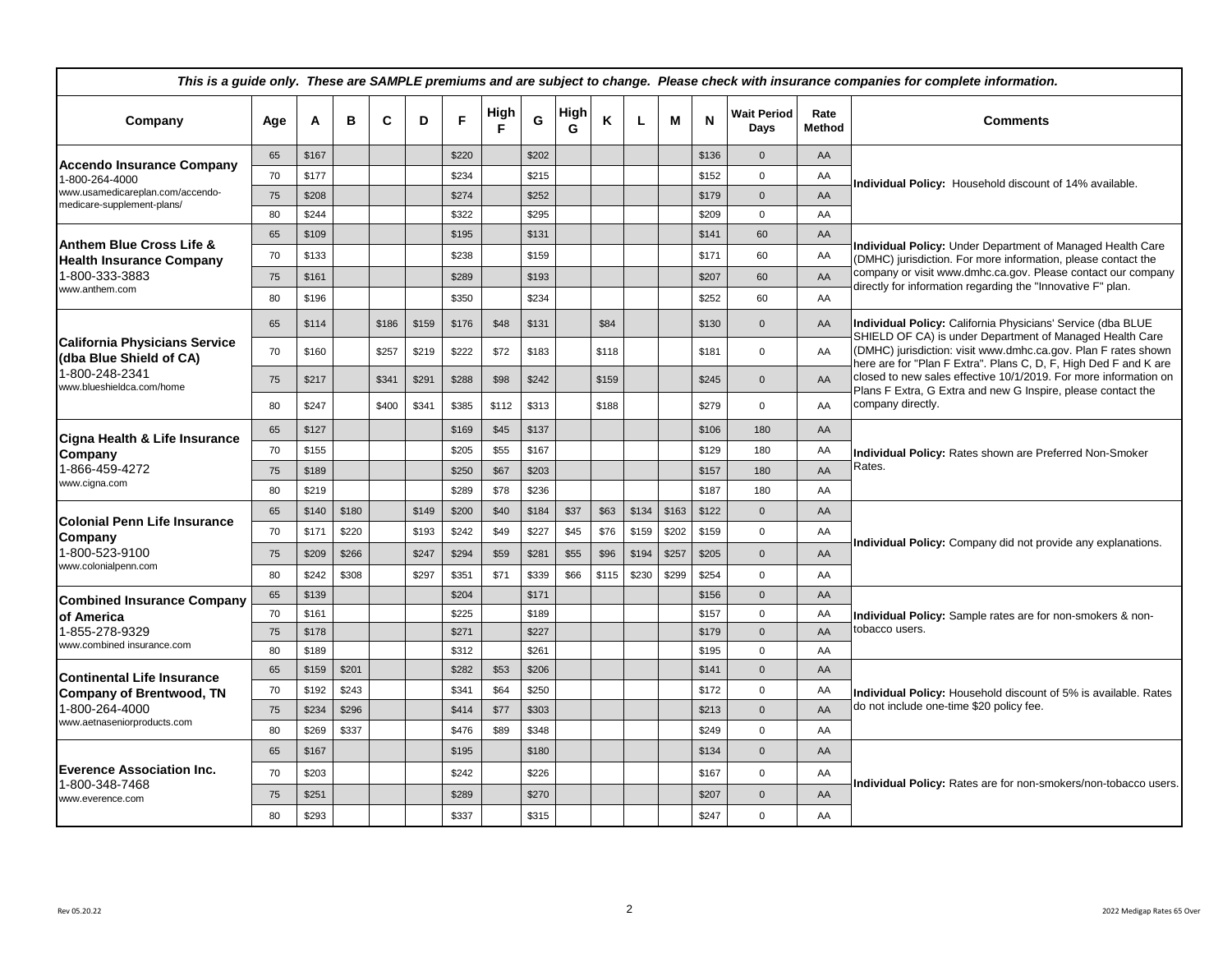|                                                          | This is a guide only. These are SAMPLE premiums and are subject to change. Please check with insurance companies for complete information. |       |       |       |       |       |            |       |           |       |       |       |       |                            |                |                                                                                                                                                                                                                                                                                                      |  |  |  |  |
|----------------------------------------------------------|--------------------------------------------------------------------------------------------------------------------------------------------|-------|-------|-------|-------|-------|------------|-------|-----------|-------|-------|-------|-------|----------------------------|----------------|------------------------------------------------------------------------------------------------------------------------------------------------------------------------------------------------------------------------------------------------------------------------------------------------------|--|--|--|--|
| Company                                                  | Age                                                                                                                                        | A     | в     | C     | D     | F     | High<br>-F | G     | High<br>G | Κ     |       | M     | N     | <b>Wait Period</b><br>Davs | Rate<br>Method | <b>Comments</b>                                                                                                                                                                                                                                                                                      |  |  |  |  |
| <b>First Health Life &amp; Health</b>                    | 65                                                                                                                                         | \$162 | \$184 |       |       | \$219 |            | \$197 |           |       |       |       | \$116 | $\Omega$                   | AA             |                                                                                                                                                                                                                                                                                                      |  |  |  |  |
| <b>Insurance Company</b>                                 | 70                                                                                                                                         | \$185 | \$214 |       |       | \$257 |            | \$232 |           |       |       |       | \$137 | $\Omega$                   | AA             | Individual Policy: Company did not provide any explanations.                                                                                                                                                                                                                                         |  |  |  |  |
| 1-855-369-4835                                           | 75                                                                                                                                         | \$206 | \$244 |       |       | \$295 |            | \$267 |           |       |       |       | \$176 | $\Omega$                   | AA             |                                                                                                                                                                                                                                                                                                      |  |  |  |  |
| www.aetnaseniorproducts.com                              | 80                                                                                                                                         | \$218 | \$268 |       |       | \$328 |            | \$299 |           |       |       |       | \$179 | $\mathbf 0$                | AA             |                                                                                                                                                                                                                                                                                                      |  |  |  |  |
|                                                          | 65                                                                                                                                         | \$133 |       |       |       | \$225 |            | \$165 | \$53      |       |       | \$142 | \$138 | $\mathbf{0}$               | AA             |                                                                                                                                                                                                                                                                                                      |  |  |  |  |
| Garden State Life Insurance<br>Company                   | 70                                                                                                                                         | \$146 |       |       |       | \$248 |            | \$186 | \$58      |       |       | \$156 | \$153 | $\mathbf 0$                | AA             | Individual Policy: Rates shown are for non-smokers.                                                                                                                                                                                                                                                  |  |  |  |  |
| 1-844-639-3648                                           | 75                                                                                                                                         | \$173 |       |       |       | \$292 |            | \$220 | \$68      |       |       | \$184 | \$181 | $\mathbf{0}$               | AA             |                                                                                                                                                                                                                                                                                                      |  |  |  |  |
|                                                          | 80                                                                                                                                         | \$204 |       |       |       | \$324 |            | \$299 | \$80      |       |       | \$216 | \$211 | $\Omega$                   | AA             |                                                                                                                                                                                                                                                                                                      |  |  |  |  |
| <b>Globe Life &amp; Accident</b>                         | 65                                                                                                                                         | \$106 | \$156 | \$173 |       | \$174 | \$32       | \$156 | \$35      |       |       |       | \$130 | 60                         | AA             |                                                                                                                                                                                                                                                                                                      |  |  |  |  |
| <b>Insurance Company</b>                                 | 70                                                                                                                                         | \$139 | \$188 | \$205 |       | \$206 | \$44       | \$189 | \$47      |       |       |       | \$160 | 60                         | AA             | Individual Policy: These are Direct Mail products.                                                                                                                                                                                                                                                   |  |  |  |  |
| 1-800-801-6831                                           | 75                                                                                                                                         | \$151 | \$221 | \$238 |       | \$239 | \$56       | \$222 | \$61      |       |       |       | \$186 | 60                         | AA             |                                                                                                                                                                                                                                                                                                      |  |  |  |  |
| www.globecaremedsupp.com                                 | 80                                                                                                                                         | \$152 | \$225 | \$255 |       | \$257 | \$67       | \$239 | \$72      |       |       | \$203 | 60    | AA                         |                |                                                                                                                                                                                                                                                                                                      |  |  |  |  |
| Health Net Life Insurance<br>Company<br>1-800-926-4178   | 65                                                                                                                                         | \$113 |       |       | \$144 | \$162 | \$68       | \$149 |           |       |       |       | \$128 | $\mathbf{0}$               | AA             | Individual Policy: Medicare Supplement (Individual): These are<br>annualized rates for non-tobacco users. Monthly rates are<br>effective January 1, 2020 through February 28, 2021. Please<br>contact our company directly for information regarding the<br>Innovative F and new Innovative G plans. |  |  |  |  |
|                                                          | 70                                                                                                                                         | \$136 |       |       | \$174 | \$194 | \$81       | \$178 |           |       |       |       | \$155 | $\Omega$                   | AA             |                                                                                                                                                                                                                                                                                                      |  |  |  |  |
|                                                          | 75                                                                                                                                         | \$169 |       |       | \$217 | \$241 | \$101      | \$222 |           |       |       |       | \$194 | $\mathbf{0}$               | AA             |                                                                                                                                                                                                                                                                                                      |  |  |  |  |
| www.healthnet.com                                        | 80                                                                                                                                         | \$190 |       |       | \$244 | \$271 | \$114      | \$249 |           |       |       |       | \$218 | $\Omega$                   | AA             |                                                                                                                                                                                                                                                                                                      |  |  |  |  |
| <b>Health Net Life Insurance</b>                         | 65                                                                                                                                         | \$118 | \$145 | \$169 | \$154 | \$169 | \$71       | \$155 |           | \$90  | \$122 | \$142 |       | $\mathbf{0}$               | AA             | Group Policy: Group policy rates available to employers/groups<br>with 50 + employees only. These are annualized rates. Contact<br>company for more details.                                                                                                                                         |  |  |  |  |
| Company                                                  | 70                                                                                                                                         | \$143 | \$175 | \$204 | \$186 | \$204 | \$86       | \$188 |           | \$108 | \$147 | \$171 |       | $\Omega$                   | AA             |                                                                                                                                                                                                                                                                                                      |  |  |  |  |
| 1-800-926-4178<br>www.healthnet.com                      | 75                                                                                                                                         | \$177 | \$218 | \$253 | \$230 | \$253 | \$106      | \$233 |           | \$134 | \$182 | \$213 |       | $\mathbf{0}$               | AA             |                                                                                                                                                                                                                                                                                                      |  |  |  |  |
|                                                          | 80                                                                                                                                         | \$199 | \$244 | \$284 | \$258 | \$284 | \$119      | \$261 |           | \$151 | \$204 | \$239 |       | $\Omega$                   | AA             |                                                                                                                                                                                                                                                                                                      |  |  |  |  |
| <b>Humana Benefit Plan of Illinois</b>                   | 65                                                                                                                                         | \$194 |       |       |       | \$238 |            | \$206 | \$68      |       |       |       | \$161 | 90                         | AA             |                                                                                                                                                                                                                                                                                                      |  |  |  |  |
| Inc.                                                     | 70                                                                                                                                         | \$202 |       |       |       | \$247 |            | \$213 | \$74      |       |       |       | \$167 | 90                         | AA             | Individual Policy: Premium rates listed are Preferred (i.e., Non-<br>Smoker/Not eligible for Medicare due to disability/Guaranteed                                                                                                                                                                   |  |  |  |  |
| 1-888-310-8482<br>www.feds.humana.com                    | 75                                                                                                                                         | \$237 |       |       |       | \$291 |            | \$255 | \$89      |       |       |       | \$206 | 90                         | AA             | Acceptance).                                                                                                                                                                                                                                                                                         |  |  |  |  |
|                                                          | 80                                                                                                                                         | \$276 |       |       |       | \$349 |            | \$309 | \$102     |       |       |       | \$255 | \$255                      | AA             |                                                                                                                                                                                                                                                                                                      |  |  |  |  |
|                                                          | 65                                                                                                                                         | \$166 | \$181 | \$230 |       | \$235 | \$57       | \$189 | \$51      | \$95  | \$138 |       | \$137 | 90                         | AA             |                                                                                                                                                                                                                                                                                                      |  |  |  |  |
| Humana Insurance Company                                 | 70                                                                                                                                         | \$198 | \$216 | \$275 |       | \$281 | \$68       | \$256 | \$61      | \$114 | \$165 |       | \$163 | 90                         | AA             | Individual Policy: Premium rates listed are Preferred (i.e., Non-<br>Smoker/Not eligible for Medicare due to disability/Guaranteed                                                                                                                                                                   |  |  |  |  |
| 1-888-310-8482<br>www.humana.com                         | 75                                                                                                                                         | \$235 | \$255 | \$325 |       | \$332 | \$80       | \$267 | \$72      | \$140 | \$196 |       | \$193 | 90                         | AA             | Acceptance).                                                                                                                                                                                                                                                                                         |  |  |  |  |
|                                                          | 80                                                                                                                                         | \$271 | \$295 | \$376 |       | \$383 | \$93       | \$309 | \$83      | \$156 | \$256 |       | \$223 | 90                         | AA             |                                                                                                                                                                                                                                                                                                      |  |  |  |  |
|                                                          | 65                                                                                                                                         | \$142 |       |       |       | \$178 |            | \$143 |           |       |       |       | \$122 | $\Omega$                   | AA             |                                                                                                                                                                                                                                                                                                      |  |  |  |  |
| <b>Independence American</b><br><b>Insurance Company</b> | 70                                                                                                                                         | \$175 |       |       |       | \$211 |            | \$180 |           |       |       |       | \$143 | $\mathbf 0$                | AA             |                                                                                                                                                                                                                                                                                                      |  |  |  |  |
| 1-866-951-0679                                           | 75                                                                                                                                         | \$214 |       |       |       | \$260 |            | \$229 |           |       |       |       | \$175 | $\mathbf{0}$               | AA             | Individual Policy: Company did not provide any explanations.                                                                                                                                                                                                                                         |  |  |  |  |
| www.independenceamerican.com                             | 80                                                                                                                                         | \$265 |       |       |       | \$321 |            | \$289 |           |       |       |       | \$216 | $\mathbf 0$                | AA             |                                                                                                                                                                                                                                                                                                      |  |  |  |  |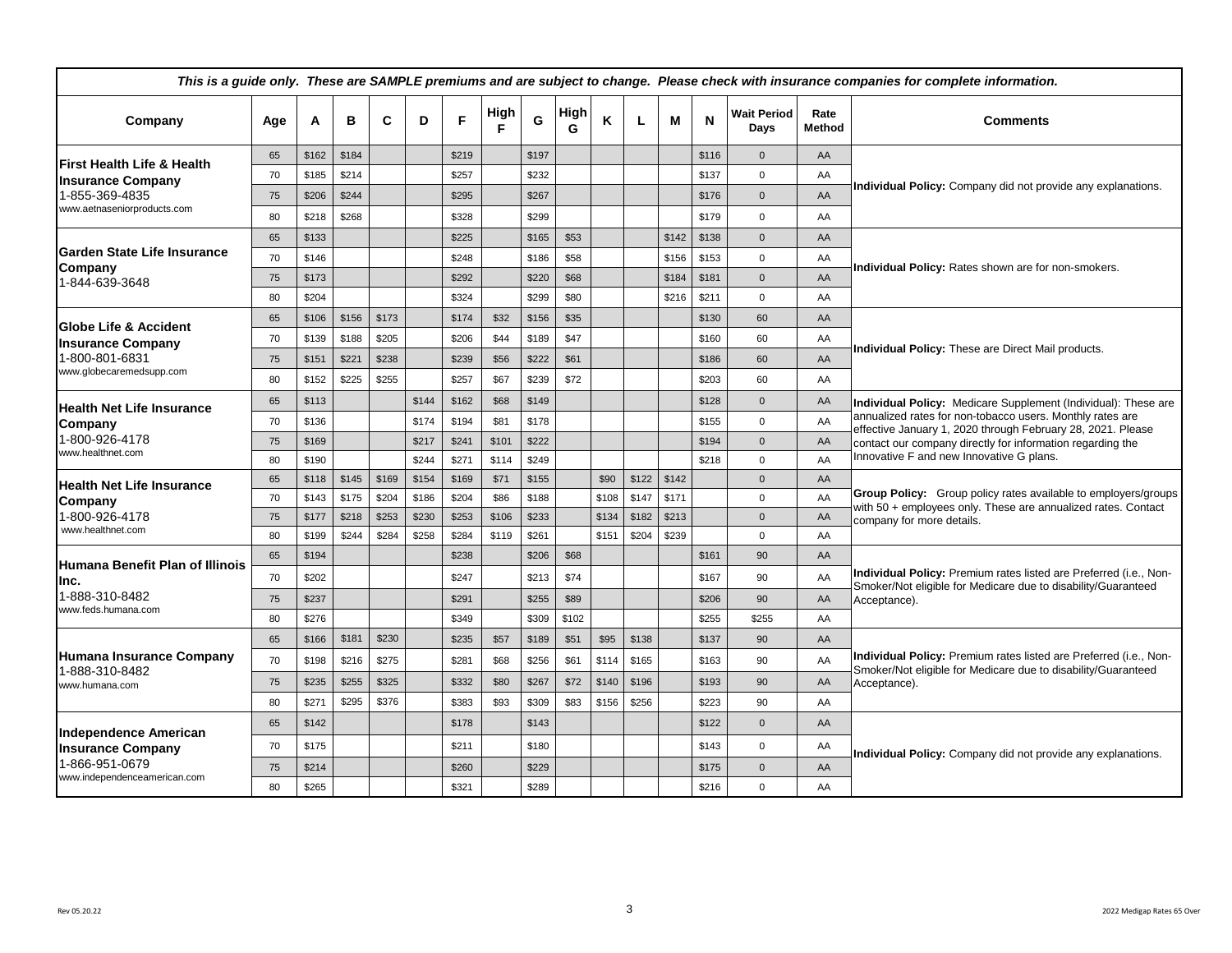| This is a guide only. These are SAMPLE premiums and are subject to change. Please check with insurance companies for complete information. |          |                |   |   |   |                |           |                |           |   |   |   |                |                            |                |                                                                                                                                                  |  |  |  |  |
|--------------------------------------------------------------------------------------------------------------------------------------------|----------|----------------|---|---|---|----------------|-----------|----------------|-----------|---|---|---|----------------|----------------------------|----------------|--------------------------------------------------------------------------------------------------------------------------------------------------|--|--|--|--|
| Company                                                                                                                                    | Age      | Α              | в | C | D | F              | High<br>F | G              | High<br>G | Κ | L | м | N              | <b>Wait Period</b><br>Days | Rate<br>Method | <b>Comments</b>                                                                                                                                  |  |  |  |  |
| <b>Individual Assurance Company</b>                                                                                                        | 65       | \$187          |   |   |   | \$254          |           | \$201          |           |   |   |   | \$171          | $\mathbf{0}$               | AA             |                                                                                                                                                  |  |  |  |  |
| Life, Health & Accident                                                                                                                    | 70       | \$211          |   |   |   | \$284          |           | \$227          |           |   |   |   | \$193          | $\mathbf 0$                | AA             | Individual Policy: Waiting period: Zero; Non-tobacco rates.                                                                                      |  |  |  |  |
| 1-888-524-3629<br>www.iac-group.com                                                                                                        | 75       | \$214          |   |   |   | \$131          |           | \$229          |           |   |   |   | \$175          | $\Omega$                   | AA             |                                                                                                                                                  |  |  |  |  |
|                                                                                                                                            | 80       | \$270          |   |   |   | \$381          |           | \$312          |           |   |   |   | \$268          | $\mathbf 0$                | AA             |                                                                                                                                                  |  |  |  |  |
|                                                                                                                                            | 65       | \$173          |   |   |   | \$223          |           | \$171          |           |   |   |   | \$123          | 180                        | AA             | Individual Policy: Medicare Supplement policies are                                                                                              |  |  |  |  |
| Loyal American Life Insurance<br>Company                                                                                                   | 70       | \$204          |   |   |   | \$261          |           | \$202          |           |   |   |   | \$145          | 180                        | AA             | underwritten by Cigna Health and Life Insurance Company and                                                                                      |  |  |  |  |
| 1-866-459-4272                                                                                                                             | 75       | \$234          |   |   |   | \$304          |           | \$239          |           |   |   |   | \$172          | 180                        | AA             | Loyal American Life Insurance Company. Each insurer has sole<br>responsibility for its own products. One time enrollment fee of \$20             |  |  |  |  |
| www.loyalamerican.com                                                                                                                      | 80       | \$263          |   |   |   | \$352          |           | \$279          |           |   |   |   | \$202          | 180                        | AA             | to first premium. Rates shown are Preferred non-smoker rates.                                                                                    |  |  |  |  |
|                                                                                                                                            | 65       | \$140          |   |   |   | \$174          |           | \$141          |           |   |   |   | \$120          | $\mathbf{0}$               | AA             |                                                                                                                                                  |  |  |  |  |
| Manhatten Life Insurance<br><b>Company of America</b>                                                                                      | 70       | \$159          |   |   |   | \$197          |           | \$160          |           |   |   |   | \$136          | $\mathbf 0$                | AA             | Individual Policy: Company did not provide any explanations.                                                                                     |  |  |  |  |
| 1-800-877-7703                                                                                                                             | 75       | \$195          |   |   |   | \$242          |           | \$196          |           |   |   |   | \$166          | $\mathbf{0}$               | AA             |                                                                                                                                                  |  |  |  |  |
| www.manhattanlife.com                                                                                                                      | 80       | \$238          |   |   |   | \$298          |           | \$240          |           |   |   |   | \$205          | $\mathbf 0$                | AA             |                                                                                                                                                  |  |  |  |  |
|                                                                                                                                            | 65       | \$134          |   |   |   | \$240          | \$56      | \$202          | \$38      |   |   |   | \$152          | $\mathbf{0}$               | AA             |                                                                                                                                                  |  |  |  |  |
| lMutual of Omaha Insurance<br> Company                                                                                                     | 70       | \$146          |   |   |   | \$263          | \$61      | \$221          | \$43      |   |   |   | \$267          | $\mathbf 0$                | AA             | Individual Policy: Only applicants first eligible for Medicare<br>before 2020 may purchase Plans F and High Deductible F. Non-<br>tobacco rates. |  |  |  |  |
| 1-800-667-2937                                                                                                                             | 75       | \$172          |   |   |   | \$308          | \$72      | \$259          | \$52      |   |   |   | \$196          | $\mathbf{0}$               | AA             |                                                                                                                                                  |  |  |  |  |
| www.mutualofomaha.com                                                                                                                      | 80       | \$200          |   |   |   | \$360          | \$84      | \$303          | \$62      |   |   |   | \$229          | $\mathbf 0$                | AA             |                                                                                                                                                  |  |  |  |  |
| İNational Guardian Life                                                                                                                    | 65       | \$165          |   |   |   | \$197          |           | \$173          |           |   |   |   | \$136          | $\mathbf{0}$               | AA             |                                                                                                                                                  |  |  |  |  |
| <b>Insurance Company</b>                                                                                                                   | 70       | \$173          |   |   |   | \$206          |           | \$183          |           |   |   |   | \$143          | $\mathbf 0$                | AA             | Individual Policy: Company did not provide any explanations.                                                                                     |  |  |  |  |
| 1-800-548-2962                                                                                                                             | 75       | \$204          |   |   |   | \$145          |           | \$221          |           |   |   |   | \$174          | $\mathbf{0}$               | AA             |                                                                                                                                                  |  |  |  |  |
| www.nglic.com                                                                                                                              | 80       | \$234          |   |   |   | \$290          |           | \$264          |           |   |   |   | \$209          | $\Omega$                   | AA             |                                                                                                                                                  |  |  |  |  |
| lNational Health Insurance                                                                                                                 | 65       | \$131          |   |   |   | \$173          | \$54      | \$146          |           |   |   |   | \$119          | $\mathbf{0}$               | AA             |                                                                                                                                                  |  |  |  |  |
| Company                                                                                                                                    | 70       | \$147          |   |   |   | \$195          | \$60      | \$165          |           |   |   |   | \$134          | $\mathbf 0$                | AA             | Individual Policy: Company did not provide any explanations.                                                                                     |  |  |  |  |
| 1-866-916-8816<br>www.ngah-ngic.com                                                                                                        | 75       | \$178          |   |   |   | \$235          | \$73      | \$198          |           |   |   |   | \$161          | $\mathbf{0}$               | AA             |                                                                                                                                                  |  |  |  |  |
|                                                                                                                                            | 80       | \$209          |   |   |   | \$276          | \$86      | \$233          |           |   |   |   | \$190          | $\mathbf 0$                | AA             |                                                                                                                                                  |  |  |  |  |
| <b>IOxford Life Insurance</b>                                                                                                              | 65       | \$224          |   |   |   | \$289          |           | \$172          |           |   |   |   | \$154          | $\mathbf{0}$               | AA             |                                                                                                                                                  |  |  |  |  |
| Company                                                                                                                                    | 70       | \$266          |   |   |   | \$342          |           | \$185          |           |   |   |   | \$182          | $\mathbf 0$                | AA             | Individual Policy: Company did not provide any explanations.                                                                                     |  |  |  |  |
| 1-800-308-2318<br>www.oxfordlife.com                                                                                                       | 75<br>80 | \$316<br>\$346 |   |   |   | \$403<br>\$461 |           | \$225<br>\$256 |           |   |   |   | \$215<br>\$249 | $\mathbf 0$<br>$\mathbf 0$ | AA<br>AA       |                                                                                                                                                  |  |  |  |  |
|                                                                                                                                            | 65       | \$132          |   |   |   | \$164          |           | \$144          |           |   |   |   | \$119          | $\mathbf{0}$               | AA             |                                                                                                                                                  |  |  |  |  |
| <b>Physicians Life Insurance</b>                                                                                                           | 70       | \$143          |   |   |   | \$179          |           | \$156          |           |   |   |   | \$129          | $\mathbf 0$                | AA             |                                                                                                                                                  |  |  |  |  |
| Company<br>1-800-325-6300                                                                                                                  | 75       | \$166          |   |   |   | \$209          |           | \$182          |           |   |   |   | \$150          | $\Omega$                   | AA             | Individual Policy: Company did not provide any explanations.                                                                                     |  |  |  |  |
| www.physiciansmutual.com                                                                                                                   | 80       | \$181          |   |   |   | \$242          |           | \$211          |           |   |   |   | \$174          | $\mathbf 0$                | AA             |                                                                                                                                                  |  |  |  |  |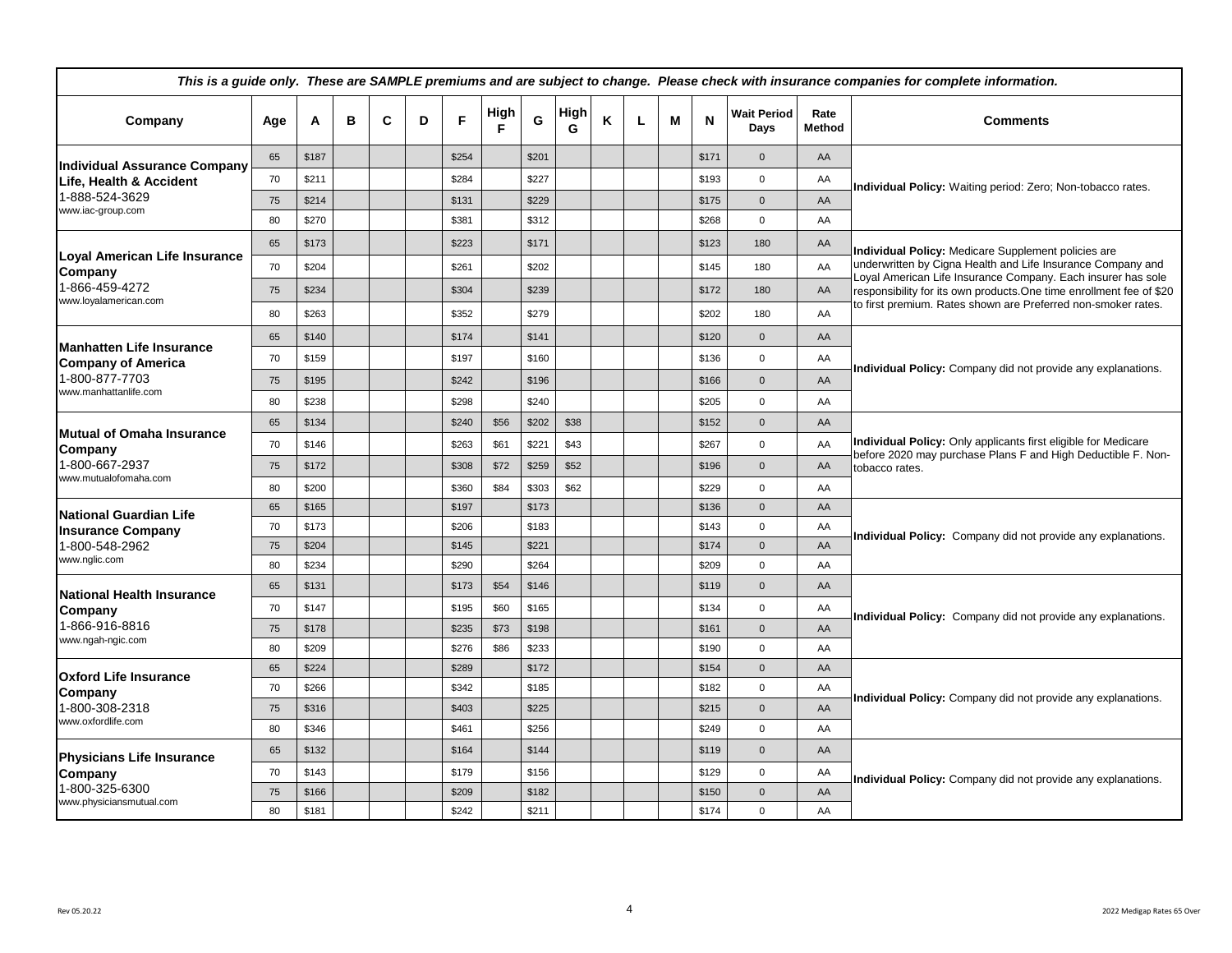| This is a guide only. These are SAMPLE premiums and are subject to change. Please check with insurance companies for complete information. |      |       |       |       |       |       |           |       |           |       |       |       |       |                            |                |                                                                                                                                                                                                                                                                                                           |  |  |  |  |
|--------------------------------------------------------------------------------------------------------------------------------------------|------|-------|-------|-------|-------|-------|-----------|-------|-----------|-------|-------|-------|-------|----------------------------|----------------|-----------------------------------------------------------------------------------------------------------------------------------------------------------------------------------------------------------------------------------------------------------------------------------------------------------|--|--|--|--|
| Company                                                                                                                                    | Age  | A     | в     | C     | D     | F     | High<br>F | G     | High<br>G | К     | L     | м     | N     | <b>Wait Period</b><br>Days | Rate<br>Method | <b>Comments</b>                                                                                                                                                                                                                                                                                           |  |  |  |  |
| <b>State Farm Mutual Automobile</b>                                                                                                        | 65   | \$92  |       | \$169 | \$122 | \$171 |           | \$122 |           |       |       |       | \$93  | $\mathbf{0}$               | AA             | Individual Policy: Information available for potential customers                                                                                                                                                                                                                                          |  |  |  |  |
| <b>Insurance Company</b>                                                                                                                   | 70   | \$116 |       | \$213 | \$155 | \$215 |           | \$155 |           |       |       |       | \$118 | $\mathbf 0$                | AA             | beginning 10/1/2020. Note Plans C and F are only available to<br>those individuals previously eligible prior to 1/1/2020. For more                                                                                                                                                                        |  |  |  |  |
| Contact local State Farm agent<br>www.statefarm.com                                                                                        | 75   | \$135 |       | \$247 | \$185 | \$249 |           | \$185 |           |       |       |       | \$142 | $\mathbf{0}$               | AA             | information regarding the policy plans, please contact the                                                                                                                                                                                                                                                |  |  |  |  |
|                                                                                                                                            | 80   | \$152 |       | \$278 | \$211 | \$280 |           | \$211 |           |       |       |       | \$164 | $\mathbf 0$                | AA             | company directly.                                                                                                                                                                                                                                                                                         |  |  |  |  |
| <b>Transamerica Life Insurance</b>                                                                                                         | 65   | \$106 |       | \$165 |       | \$166 |           | \$153 |           |       | \$99  |       | \$114 | 180                        | IA             | Individual Policy: Rates are based on Non-Smoker status.                                                                                                                                                                                                                                                  |  |  |  |  |
| Company                                                                                                                                    | 70   | \$134 |       | \$209 |       | \$210 |           | \$194 |           |       | \$125 |       | \$145 | 180                        | IA             | Since rates are issued age and vary by age & area, rates                                                                                                                                                                                                                                                  |  |  |  |  |
| 1-800-797-2643                                                                                                                             | 75   | \$165 |       | \$258 |       | \$259 |           | \$239 |           |       | \$154 |       | \$178 | 180                        | IA             | provided are the lowest rates. Also, rates continue to increase to                                                                                                                                                                                                                                        |  |  |  |  |
| www.transamerica.com                                                                                                                       | 80   | \$195 |       | \$305 |       | \$153 |           | \$282 |           |       | \$182 |       | \$210 | 180                        | IA             | age 84. Please contact the company directly.                                                                                                                                                                                                                                                              |  |  |  |  |
|                                                                                                                                            | 65   | \$115 | \$152 | \$177 | \$163 | \$178 |           | \$156 |           | \$78  | \$115 | \$143 | \$134 | 180                        | IA             | Group Policy: Rates are based on Non-Smoker status. Since                                                                                                                                                                                                                                                 |  |  |  |  |
| lTransamerica Life Insurance<br>Company                                                                                                    | 70   | \$148 | \$193 | \$224 | \$207 | \$226 |           | \$201 |           | \$99  | \$146 | \$180 | \$170 | 180                        | IA             | rates are issued age and vary by age, rates provided are the                                                                                                                                                                                                                                              |  |  |  |  |
| 1-800-797-2643                                                                                                                             | 75   | \$187 | \$241 | \$279 | \$260 | \$281 |           | \$248 |           | \$122 | \$182 | \$224 | \$211 | 180                        | IA             | lowest rates. Also, rates continue to increase to age 84. Product<br>is marketed to members of Affiliated Association Groups. Please                                                                                                                                                                      |  |  |  |  |
| www.transamerica.com                                                                                                                       | 80   | \$242 | \$313 | \$363 | \$340 | \$362 |           | \$323 |           | \$157 | \$234 | \$288 | \$271 | 180                        | IA             | contact the company directly.                                                                                                                                                                                                                                                                             |  |  |  |  |
|                                                                                                                                            | 65   | \$101 |       |       |       | \$172 |           | \$133 |           |       |       |       | \$113 | 180                        | AA             | Individual Policy: Company did not provide any explanations.                                                                                                                                                                                                                                              |  |  |  |  |
| <b>Transamerica Premier Life</b><br><b>Insurance Company</b><br>1-888-272-9272<br>www.transamerica.com                                     | 70   | \$112 |       |       |       | \$191 |           | \$147 |           |       |       |       | \$125 | 180                        | AA             |                                                                                                                                                                                                                                                                                                           |  |  |  |  |
|                                                                                                                                            | 75   | \$136 |       |       |       | \$232 |           | \$179 |           |       |       |       | \$152 | 180                        | AA             |                                                                                                                                                                                                                                                                                                           |  |  |  |  |
|                                                                                                                                            | 80   | \$162 |       |       |       | \$276 |           | \$213 |           |       |       |       | \$181 | 180                        | AA             |                                                                                                                                                                                                                                                                                                           |  |  |  |  |
| <b>United American Insurance</b>                                                                                                           | 65   | \$146 | \$183 | \$238 | \$209 | \$244 | \$40      | \$195 | \$40      | \$123 | \$174 |       | \$156 | $\mathbf{0}$               | AA             |                                                                                                                                                                                                                                                                                                           |  |  |  |  |
| Company                                                                                                                                    | 70   | \$185 | \$235 | \$306 | \$275 | \$313 | \$54      | \$256 | \$54      | \$163 | \$230 |       | \$206 | 60                         | AA             | Individual Policy: Available within Open Enrollment/ Guaranteed<br>Issue Periods Only.                                                                                                                                                                                                                    |  |  |  |  |
| 1-800-755-2137                                                                                                                             | 75   | \$207 | \$268 | \$355 | \$322 | \$363 | \$69      | \$299 | \$69      | \$180 | \$254 |       | \$242 | 60                         | AA             |                                                                                                                                                                                                                                                                                                           |  |  |  |  |
| www.unitedamerican.com                                                                                                                     | 80   | \$211 | \$280 | \$395 | \$360 | \$403 | \$82      | \$334 | \$82      | \$186 | \$264 |       | \$274 | 60                         | AA             |                                                                                                                                                                                                                                                                                                           |  |  |  |  |
| <b>United World Life Insurance</b>                                                                                                         | 65   | \$148 |       |       |       | \$205 |           | \$162 | \$63      |       |       |       | \$135 | 90                         | AA             |                                                                                                                                                                                                                                                                                                           |  |  |  |  |
| Company                                                                                                                                    | 70   | \$183 |       |       |       | \$254 |           | \$202 | \$70      |       |       |       | \$168 | 90                         | AA             |                                                                                                                                                                                                                                                                                                           |  |  |  |  |
| 1-800-667-2937<br>www.usamedicareplan.com/united-world-life                                                                                | 75   | \$221 |       |       |       | \$307 |           | \$245 | \$83      |       |       |       | \$204 | 90                         | AA             | Individual Policy: Company did not provide any explanations.                                                                                                                                                                                                                                              |  |  |  |  |
| insurance-company-medicare-supplement                                                                                                      | 80   | \$261 |       |       |       | \$366 |           | \$291 | \$97      |       |       |       | \$242 |                            | AA             |                                                                                                                                                                                                                                                                                                           |  |  |  |  |
|                                                                                                                                            | 65   | \$102 | \$142 | \$168 |       | \$169 |           | \$135 |           | \$53  | \$95  |       | \$114 | 90                         | CR             | Group Policy: Rates vary according to Medicare enrollment date and<br>discount eligibility. Must be a member of AARP at the time of issue. Rates                                                                                                                                                          |  |  |  |  |
| <b>United Healthcare Insurance</b><br>Company/AARP                                                                                         | 70   | \$126 | \$175 | \$208 |       | \$208 |           | \$166 |           | \$66  | \$117 |       | \$141 | 90                         | <b>CR</b>      | listed for 65 years and older assume individual is eligible for Medicare at<br>age 65. Rates listed for ages 65-74 are the base rates and include the<br>Enrollment discount. These rates are available for those individuals<br>applying for coverage within 10 years of their Medicare Part B effective |  |  |  |  |
| 1-800-523-5800<br>www.aarphealthcare.com                                                                                                   | \$75 | \$199 | \$278 | \$328 |       | \$330 |           | \$263 |           | \$104 | \$185 |       | \$223 | 90                         | <b>CR</b>      | date or 65th birthday. Rates listed for ages 75 and above include no<br>discounts. These rates are available for those individuals applying for<br>coverage more than 10 years after their Medicare Part B effective date.                                                                                |  |  |  |  |
|                                                                                                                                            | 80   | \$199 | \$278 | \$328 |       | \$330 |           | \$263 |           | \$104 | \$185 |       | \$223 | 90                         | CR             | Multi-Insured and Electronic Funds Transfer discounts are available, please<br>call for your rate.                                                                                                                                                                                                        |  |  |  |  |
|                                                                                                                                            | 65   | \$109 |       |       |       | \$168 |           | \$126 |           |       |       |       | \$110 | $\mathbf 0$                | AA             |                                                                                                                                                                                                                                                                                                           |  |  |  |  |
| <b>USAA Life Insurance Company</b><br>1-800-531-8722                                                                                       | 70   | \$127 |       |       |       | \$196 |           | \$132 |           |       |       |       | \$135 | $\mathbf 0$                | AA             | Individual Policy: Rates for non-smokers/non-tobacco user. For                                                                                                                                                                                                                                            |  |  |  |  |
| www.usaa.com                                                                                                                               | 75   | \$152 |       |       |       | \$235 |           | \$158 |           |       |       |       | \$161 | $\mathbf{0}$               | AA             | a Medicare supplement quote on your specific situation, please<br>contact the company directly.                                                                                                                                                                                                           |  |  |  |  |
|                                                                                                                                            | 80   | \$176 |       |       |       | \$272 |           | \$196 |           |       |       |       | \$187 | $\mathbf 0$                | AA             |                                                                                                                                                                                                                                                                                                           |  |  |  |  |